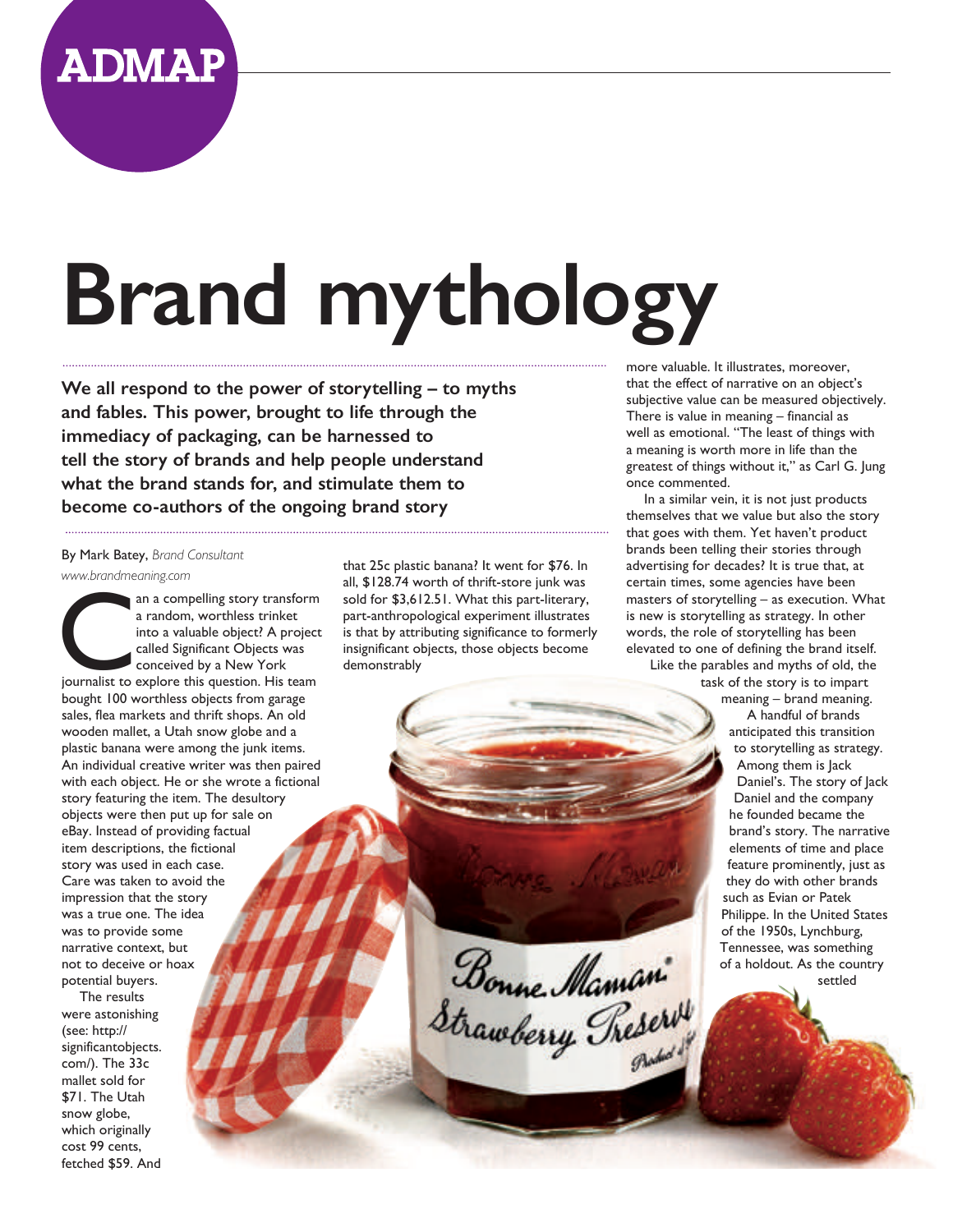Admap propagates thought leadership in brand communications and is published monthly in print. To subscribe visit www.warc.com/myadmap

into postwar comfort and middle-class conformity, men's labour transitioned from agricultural to white-collar work. Meanwhile, a small rural distillery in a tiny Southern town clung stubbornly to its pre-industrial values and old-time artisanal processes. While major whiskey brands were modernising their production and marketing, Jack Daniel's championed a reactionary, independent, old-world frontier ethos, proudly and painstakingly distilling whiskey in time-honoured fashion. "56 men signed the Declaration of Independence. One man put it in a bottle," declares the current website. A visionary St. Louis ad agency brought this story to the country's attention; the story became the strategy, and Jack Daniel's went on to become one of the best-known brands in the world.

Advertising creates mythical characters, or mythologises the lives of real ones. Whether the myth is rooted in fact or partially in fiction is a moot point. Numerous brands blend storied fact and fictional verisimilitude in an imaginative fusion of make-believe and authenticity. The Marlboro cowboy is an example of a symbolic character created through advertising. It matters little that there are few real cowboys. Marlboro mythology draws on cowboy mythology in a highly selective, proprietary manner. The Marlboro cowboy is a mythical figure that dwells in a mythological world.

One of the most successful mythical characters of recent years has been The Most Interesting Man in The World (MIMW), no less – a suave, grey-bearded, sixty-something-year-old character created by ad agency Euro RSCG to promote Dos Equis beer in the US. The award-winning campaign made its debut in 2006, and produced impressive sales growth for the Mexican beer brand at a time when the import beer category was declining. By 2011, sales of Dos Equis had more than doubled to over 15 million cases.

In faux-grainy images, cobbled together like home movies, the TV spots depicted the MIMW leading mysterious expeditions and adventures: rescuing a fox from a hunt, splashing down in a space capsule, freeing a grizzly bear from a trap while wearing a suit, and lying in a hospital bed stitching up a wound on his own shoulder while surgeons and nurses stand around, chuckling at his jokes. The voiceovers add humour and hyperbole: "He once went to a psychic – to warn her" or "He can speak French in Russian".

and pack design still fulfil an important functional role – one which should not be underestimated. Yet they also represent a powerful and persuasive tool for building deeper connections with people. The key to good pack design is to denote the brand's functional reason for being while simultaneously connoting the deeper brand

"The role of storytelling has been elevated to one of defining the brand itself. Like the parables and myths of old, the task of the story is to impart meaning – brand meaning"

The images are provided without context, chronology or explanation. The settings are never revealed, furthering the intrigue. As in a fable, the brand conveys a message through its narrative, encouraging its users to seek out interesting experiences and live life to the full, even biting off more than they can chew at times. "Stay thirsty, my friends," exhorts the MIMW at the end of each commercial. At time of writing, the venerable MIMW is being retired – via a one-way trip to Mars.

Yet advertising is not the only means of communicating a brand story. As more and more brand owners are realising, packaging is often a brand's most important medium. It's a storytelling medium. In fact, packaging is the perfect canvas for brand storytelling. Interestingly, a standout 2009 television campaign for the above-mentioned Jack Daniel's brand was advertising about the packaging – or rather, about the brand mythology behind, and within, the packaging. Called 'Label Story', the campaign paid tribute to the iconic pack design of the time. The films brought the label's ornate, calligraphic, etching-inspired imagery to life, as they took the viewer on a lyrical, cinematic journey to explore, through skilful animation, legendary Jack Daniel's folklore.

Packaging has evolved from protecting the product to selling the brand. Packaging narrative. Designers have at their disposal a whole range of resources: by means of colour, typeface, visual metaphor, symbol, texture and materials (glass, tin, wood, paper, rubber), a mood and a feeling can be created, and a story told – or at least alluded to. And with pack copy, copywriters can complement or enhance the effect.

These physical features – visual signs, words, design elements – if they are unique to the brand and help differentiate it, form the brand iconography. They become 'iconic' components of the brand – think Toblerone, Tic Tac mints, Altoids, and POM Wonderful's uniquely shaped juice bottle. It is a key characteristic of iconic brands that they possess powerful sensory cues that make them instantly recognisable. Not that these iconographic design and packaging elements alone are enough to make a brand iconic – but without them, a brand will never become iconic.

Packaging, then, is both a medium and a touchpoint; and it is through their packaging that brands such as Bonne Maman tell their brand story. Bonne Maman means 'Granny' or 'Grandma' in French. The brand's preserves and jellies are made from natural, wholesome ingredients that might be found in Grandma's kitchen. According to the company website, the products are made